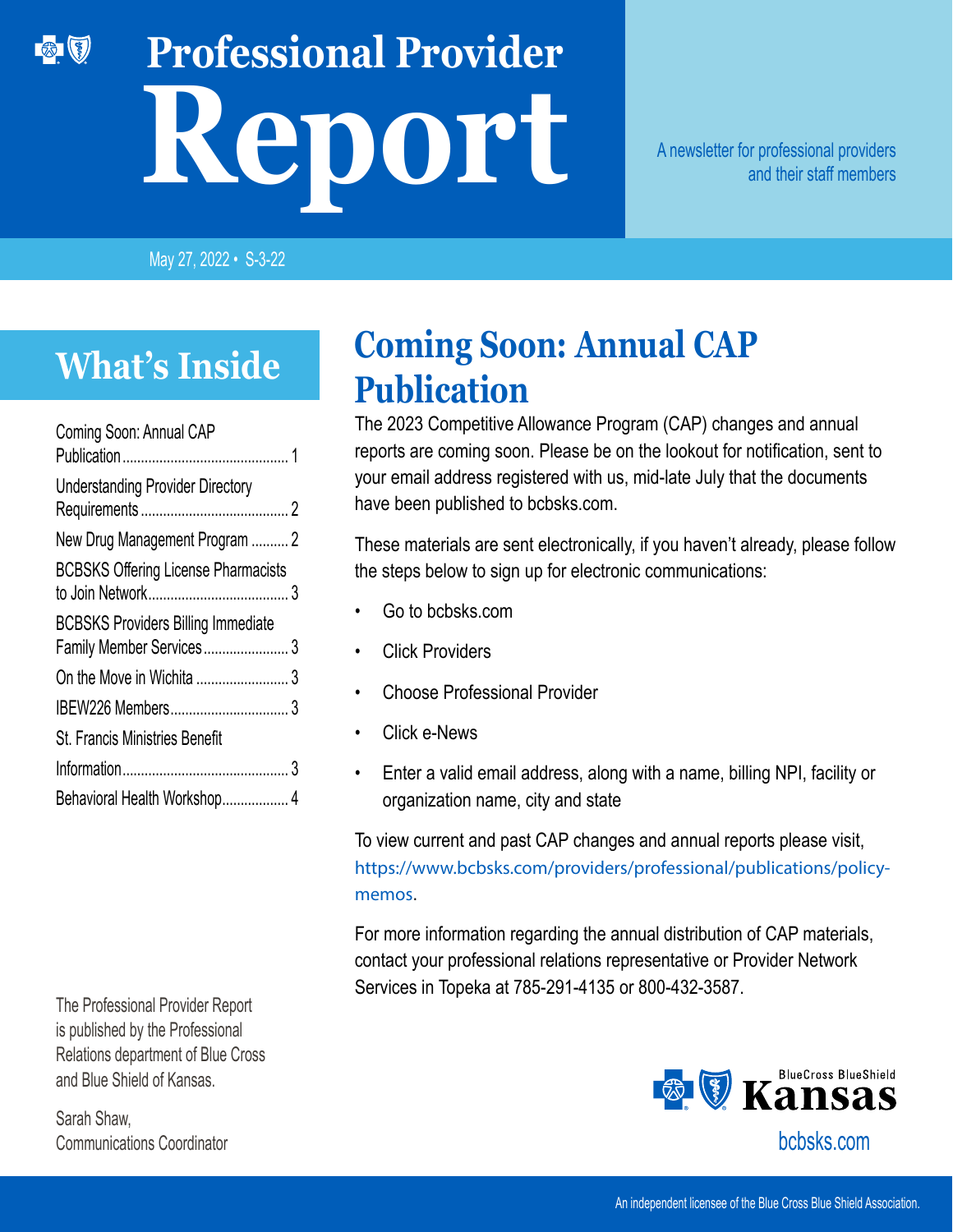# <span id="page-1-0"></span>**Understanding Provider Directory Requirements for the No Surprises Act**

As Blue Cross and Blue Shield of Kansas (BCBSKS) has previously communicated with you, the Consolidated Appropriations Act (CAA) outlines new requirements for maintaining and validating information to include in provider directories (CAA Section 116). The intent of these requirements is to help individuals make informed choices when selecting a provider.

To comply with these new CAA provisions, insurers must develop a process to verify provider directory accuracy. Effective Jan. 1, 2022, CAA requires that BCBSKS provide and regularly maintain an online provider directory to members. Providers must validate their information at least every 90 days through the provider

portal. The directories must be available to participants, beneficiaries, and enrollees.

BCBSKS would like to add that if your provider data can't be verified 180 days after the last attestation date, we will be required to suppress your information in our online provider directory. Once the data is verified, you'll be added back into the directory. All directory changes will occur within two business days of submittal.

If you have questions regarding this publication, please contact your BCBSKS provider representative.

## **BCBSKS Announces New Drug Management Program, HighTouchRx**

HighTouchRx is a high-touch prescriber outreach program that started on April 1, 2022. The HighTouchRx program uses clinical data to target member level drug savings opportunity interventions for drugs billed under both pharmacy and medical benefits. Clinical Pharmacists review these identified drug opportunities and perform prescriber outreach to discuss these therapy interventions. Our contracting providers may receive phone calls from our HighTouchRx pharmacists who will discuss the opportunity with the prescriber or their staff. Pharmacists will identify themselves as calling on behalf of Blue Cross and Blue Shield of Kansas. We encourage providers to consider the recommendations, as they may result in increased patient safety, significant cost-savings to the member or significant total cost reductions overall.

The HighTouchRx program has already identified significant savings to our members and employers who purchase our benefits. As an example, we have identified cases where switching a member from tablets to capsules of the same drug and strength would result in over \$120,000 annual savings for the employer group. We have identified other examples of members using multiple diabetes medications in the same treatment category (using more than one GLP-1 agonist, or more than one DPP-4 inhibitor or SGLT-2 inhibitor). Additional examples of outreach may include therapy optimization, such as switching a member from four 100mg tablets to one 400mg tablet of the same medication, or switching members to lower-cost biosimilar or generic products. HighTouchRx is a program aimed to reduce total costs and reduce waste while improving overall patient outcomes.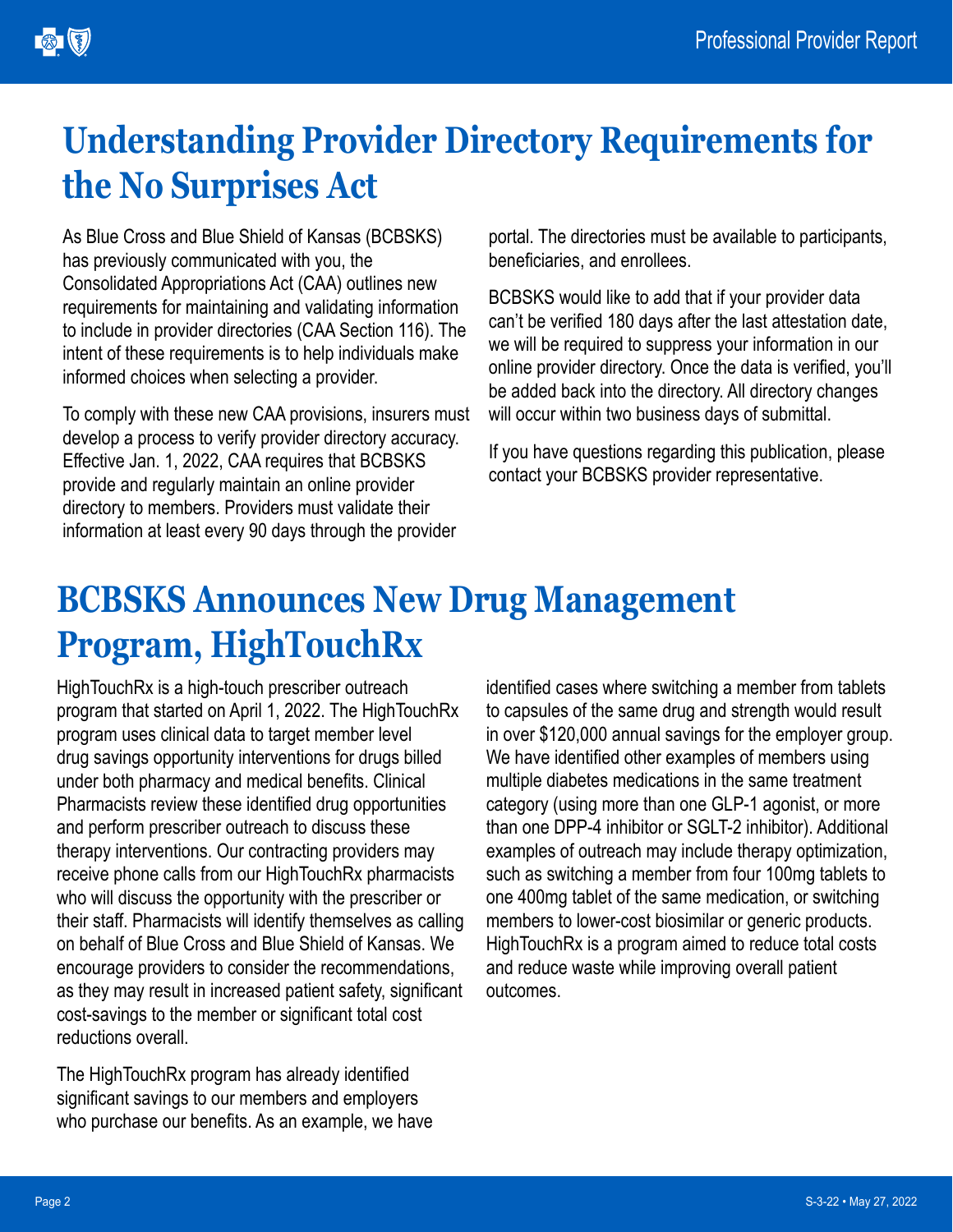## <span id="page-2-0"></span>**BCBSKS Offering licensed Pharmacists to Join Network**

Blue Cross and Blue Shield of Kansas is offering the opportunity for all licensed Pharmacists to join the contracting provider network. Currently BCBSKS recognizes Pharmacists who are associated with a Physician group and providing services in a clinical setting as eligible contracting providers. Effective immediately, Pharmacists may independently contract and bill for testing, screening, and to initiate therapy pursuant to the state-wide protocol established by the state board of pharmacy for health conditions of individuals who are eligible to

receive the testing or screening service. Billing for these services will be submitted on the HCFA 1500 claim form and processed under the member's medical benefit. To initiate the contracting process, please follow the steps below.

- Complete CAQH profile
- Complete Provider Network Enrollment Request form

If you have any questions pertaining to this change, please contact Heather Schultz at 785- 291-7724.

## **BCBSKS Providers Billing Immediate Family Member Services**

Blue Cross and Blue Shield of Kansas (BCBSKS) providers often treat or provide services for their immediate family members. However, it is important to remember that services provided to immediate family members, are considered noncovered per the member and provider contracts. BCBSKS would not expect to see a claim filed for these services. When BCBSKS does see that a claim for a non-covered service has been submitted and paid, we will recoup those dollars and remind the provider not to file for services rendered to immediate family members.

Immediate family members are defined under Policy Memo 1, Section

VIII. Non-Covered Services Providers are not reimbursed for professional services they provide to an immediate family member ("immediate family member" means the husband or wife, children, parents, brother, sister, or legal guardian of the person who received the service) or themselves as specified in the member contract.

There are several categories of services, procedures, equipment and/or pharmaceuticals that may be considered non-covered services when designated by the member's contract. These denials are billable to the member. (See Section XV. CLAIMS FILING)

#### **On the Move in Wichita**

The BCBSKS office in Wichita has a new location. Effective May 2, 2022, the Wichita office is located at: 8621 E. 21st, Wichita KS.

#### **IBEW226 Members**

Effective May 31, 2022 Blue Cross and Blue Shield of Kansas will no longer be accepting and pricing claims for member IDs that are associated to the Master Policy ID of IBEW226. Effective 06/01/2022 IBEW226 members will begin coverage with Blue Cross and Blue Shield of Illinois.

#### **St. Francis Ministries Benefit Information**

Benefits for St. Francis Ministries members are accessible via Availity. When a BCBSKS member presents with an ID card that has a KAS prefix, enter the member ID along with the patient's first and last name, date of birth and gender in order to receive accurate member benefit returns in Availity.

For additional information regarding St. Francis Ministries, please view the information provided on the back of the member ID card.